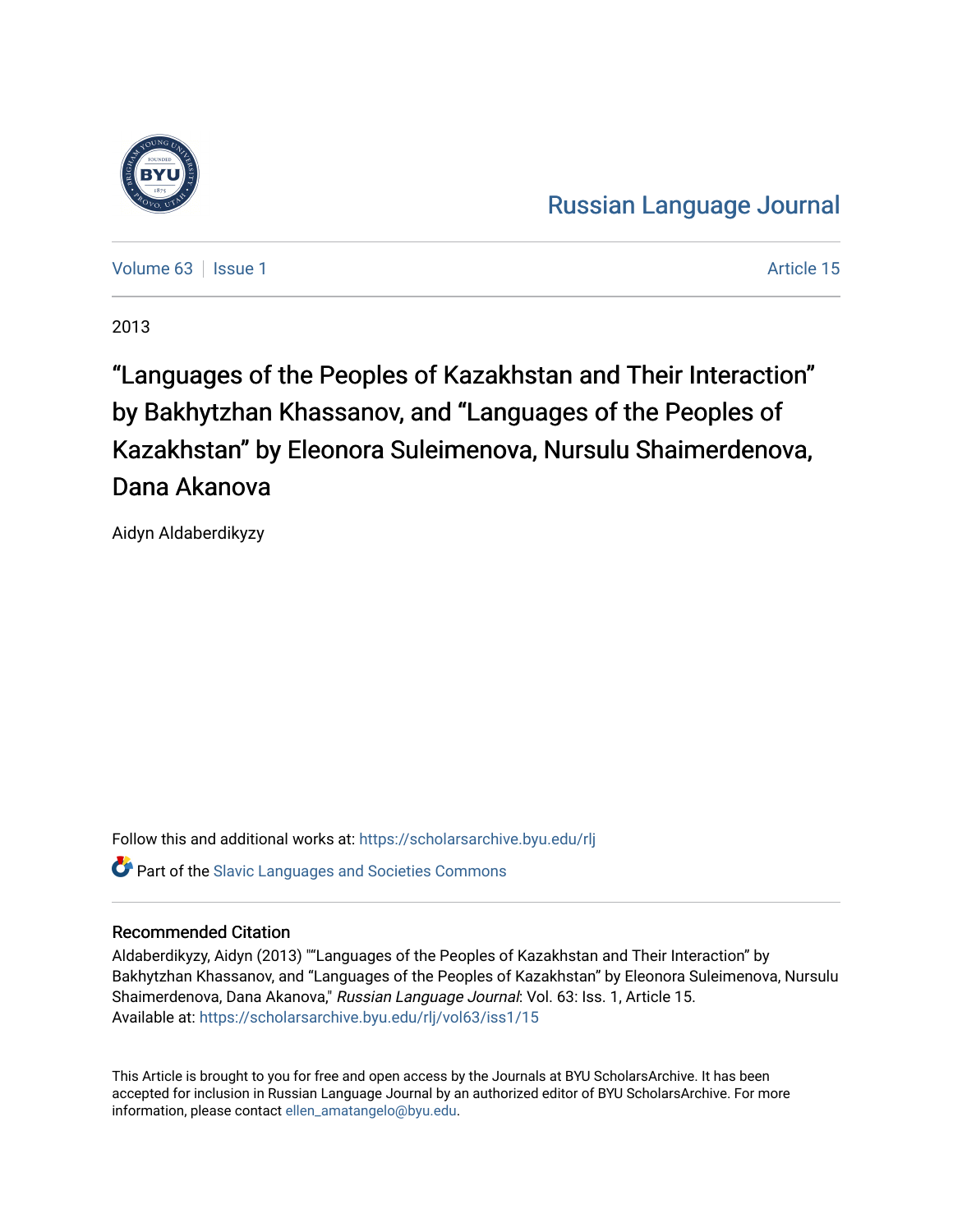# **"Languages of the Peoples of Kazakhstan and Their Interaction" by Bakhytzhan Khassanov, and "Languages of the Peoples of Kazakhstan" by Eleonora Suleimenova, Nursulu Shaimerdenova, Dana Akanova**

## **Review Article**

## *Aidyn Aldaberdikyzy*

#### **Introduction**

A rich vein of articles and books has recently addressed some critical issues in the field of sociolinguistics in Kazakhstan, both in terms of theoretical perspectives and of their implications in the context of education and policy. A wide range of theoretical and practical questions of Kazakhstani sociolinguistics are addressed, including:

- Defining *de jure* and *de facto* status of languages;
- Content and stages of status and corpus language planning;
- Ethnic and linguistic identification of individuals, ethnic groups and the population altogether;
- Ethnic and linguistic consciousness and self-consciousness;
- Possibility and prevention of language conflicts;
- Defining the essence and typology of Kazakhstani language policy and planning;
- Ways of implementing language policy and efficiency of activities of language planning; and
- Dynamics of functional development of a state language.

A language renaissance and the problem of language vitality depending on its status and many other aspects of linguistics, language policy, and language planning in Kazakhstan have been studied in the works of Kazakhstani and foreign sociolinguists.

This article is dedicated to describing Bakhytzhan Khassanov's *Languages of Peoples of Kazakhstan and Their Interaction,* published in 1976 by the publisher Nauka in Almaty, Republic of Kazakhstan; and the *Sociolinguistic Directory Languages of Peoples of Kazakhstan*, written in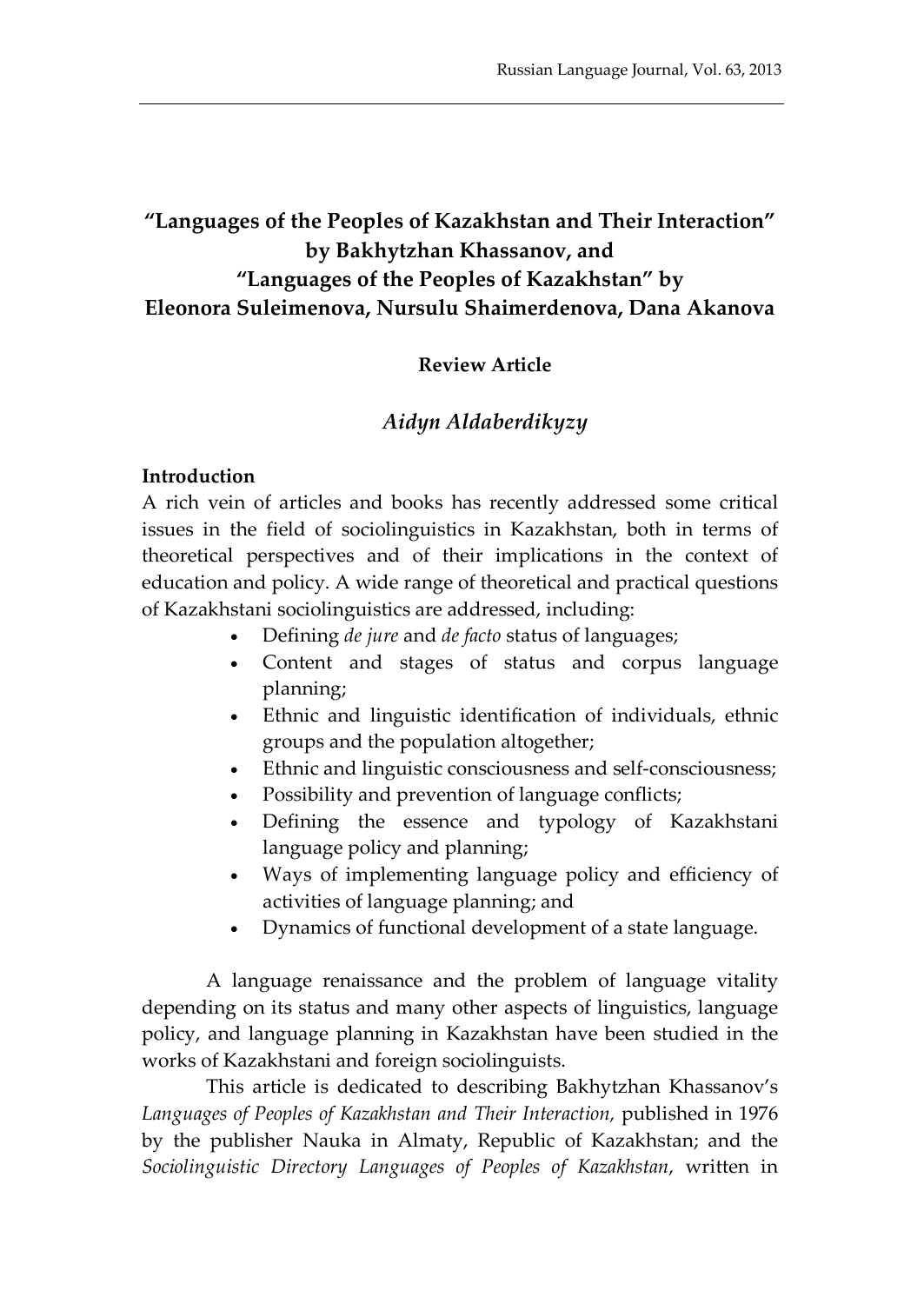cooperation with Eleonora Suleimenova (chief editor), Nursulu Shaimerdenova, Dina Akanova published in 2007 by the publishing house Arman-PV, Astana, Republic of Kazakhstan, as well as analyzing the ways the books achieved their purposes.

#### **Summary**

Bakhytzhan Khassanov's *Languages of Peoples of Kazakhstan and Their Interaction* explores the characteristics of the language of multinational Kazakhstan from the first half of the 20<sup>th</sup> century until the 1980s. The role that social factors play in the functioning, developing, and interacting of languages of the Kazakhstani peoples during the Soviet period in particular had a conscious influence on society. Khassanov discusses the processes of mutual interaction of languages of the Kazakhstani peoples, analyzing the Kazakh vocabulary origin used in oral and written speech among the Russian, Uyghur, Kyrgyz, Uzbek, Tajik, Korean, and German people, as well as others living in Kazakhstan.

The book discusses various problems of contemporary sociolinguistics, considering them incomplete in their terminology, the spontaneous character of their development, and the intentional change of the Kazakh language's status by accepting it as a dialect of Turkish, etc. Khassanov accepts that the term "language building" and "language policy" are analogous with the terms "socialistic building," "party building," and "national policy" and "economic policy" [Khassanov, 8]. Thus, the term "language building," a multi-aspect social-linguistic phenomenon based on language policy of the USSR, is accepted as proper to only Soviet sociolinguistics. In general, this book is the first attempt to shed light on the history of development of language policy and planning in the Soviet Kazakh Republic. However, the complexity of the theme does not allow for the discussion of all possible problems of languages functioning and interaction in Kazakhstan during the Soviet epoch. It is important to note that the languages of several peoples of the Kazakh Republic like German, Korean, and Dungan, which do not refer to languages of the peoples of USSR as most of their representatives live abroad, are named "languages of Kazakhstani peoples" conditionally [Khassanov, 211].

The book consists of three chapters, each dealing with different aspects of language policy in the Kazakh Republic. The first chapter discusses V.V. Lenin's contribution to the development of national languages of the peoples of USSR. Devoting the whole chapter to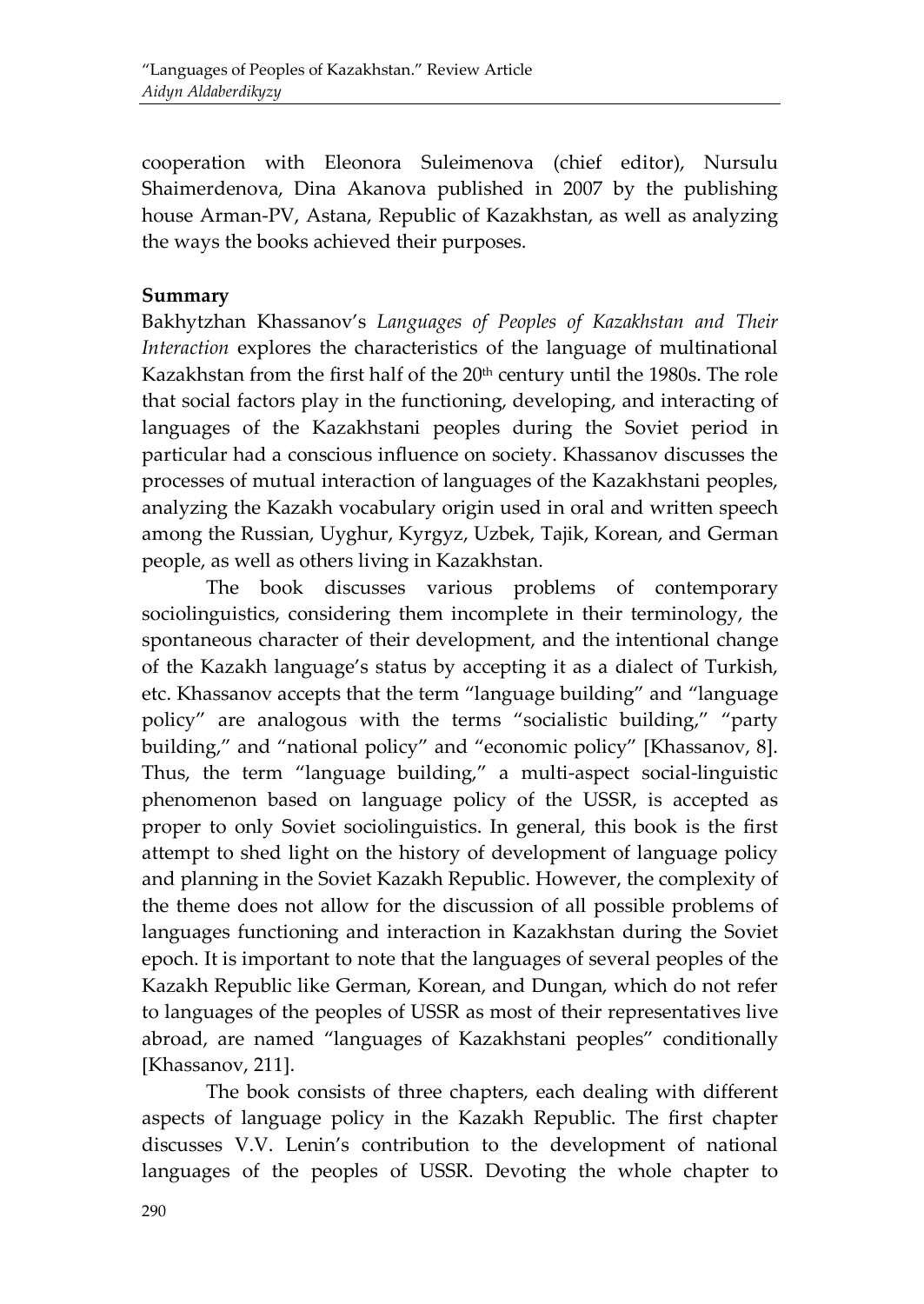citations and discussions of Lenin's speeches and messages is quite usual for that period, taking into account the fact that "Lenin was not a linguist" according to Khassanov [Khassanov, 17]. The chapter also deals with the facts of language building practice, including creating an alphabet for 50 languages, which did not have graphics; and opening schools for instruction in the national languages and in Russian. The author states that not only Lenin influenced language building in the Kazakh Republic, but "translating Lenin's multivolume work enriched the Kazakh language; the scientific style was established, scientific and social terminology was worked out, expressive means of the languages were activated" [Khassanov, 19].

The second chapter is dedicated to the functioning of languages in Kazakhstan during the Soviet epoch. It offers statistical data that 130 nations and peoples live in the Soviet Union, while 122 nations and peoples, including Kazakhs, live in the Kazakh Republic, which made Kazakhstan the most multinational among the 15 Soviet countries. The author also differentiates domains of a language depending on the functions it perform in different spheres of a society: (1) language of instruction at different stages in school; (2) languages of social and political life, such as in meetings in factories, kolzhozes, sovkhozes; (3) language of literary, social-political and scientific literature; (4) language periodicals; (5) language of communication between speakers in all of the spheres of their activity within a village, district; (6) language of communication between its speakers within the Soviet Union or autonomic republics; and (7) language of international communication (e.g., Russian). The chapter also gives a detailed description of the history of implementing language policy before the "Great October" Revolution of October 1917 during the Russian Tsarist Government, and further development of language functioning after the Soviets gained the power.

The third chapter discusses language contacts and relations in the Soviet Kazakh Republic, paying much attention to the types of bilingualism, differentiating it into individual and massive, Russiannational and national-Russian, as well as identifying Kazakh-Uyghur-Russian, Dungan-Uyghur-Kazakh-Russian, and other types of multilingualism. The author gives detailed information on settlements of various ethnoses in the territory of the Kazakh Republic based on statistical data, and analyzes loan words of Kazakh origin borrowed by other languages and linguistic interferences in oral and written speech of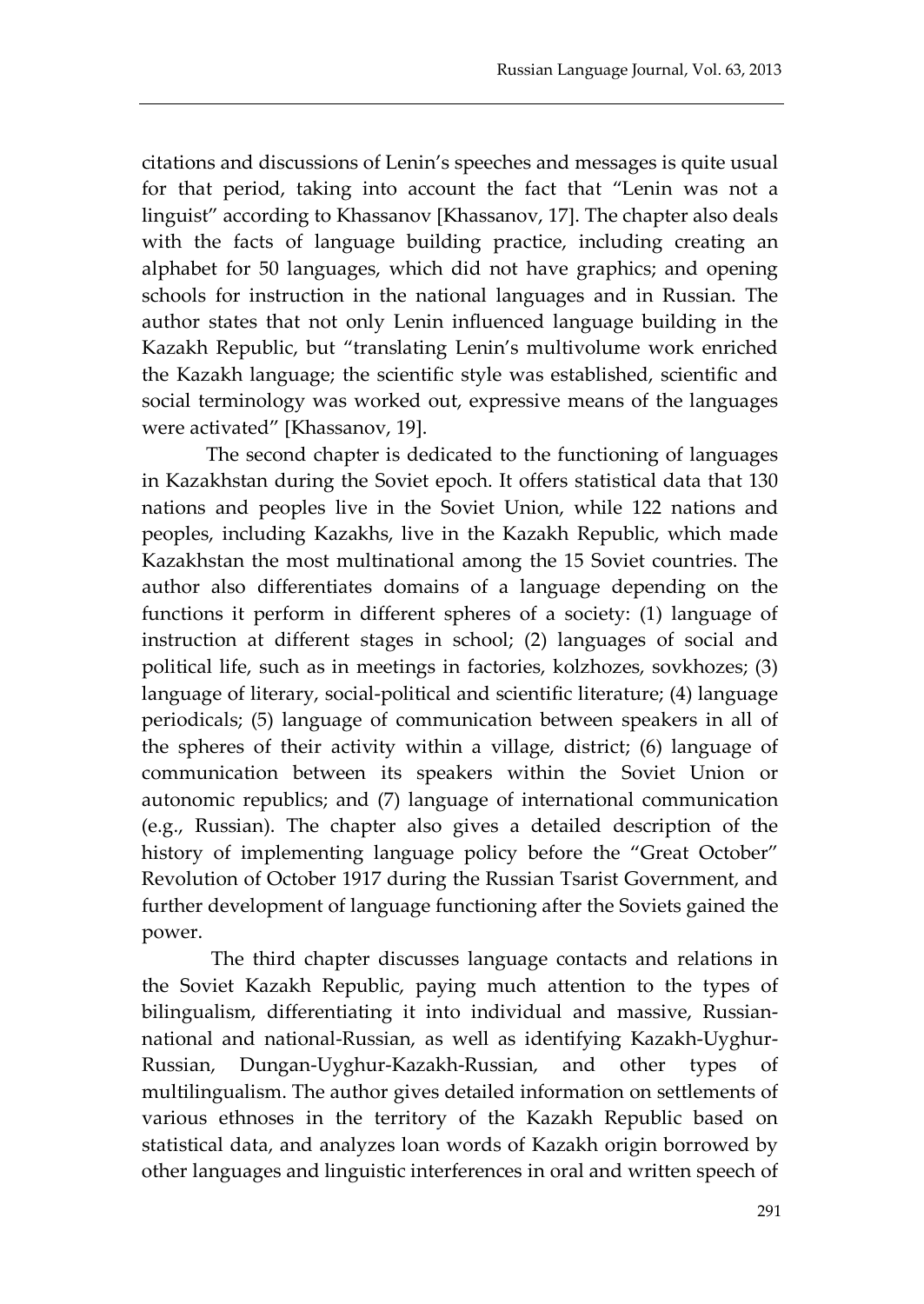speakers of the language other than Kazakh, which take place as a result of subordinative bilingualism. Languages of the peoples of Kazakhstan underwent noticeable changes: a large amount of neologisms emerged, archaic words gained new meanings, and new word combinations and complex syntactical constructions were formed, most of affixes activated.

In studying language functioning in the Kazakh Republic, the author tried to take into account linguistic, cultural-historical, demographic, geographic, economic, and political factors and used whole Soviet census data, scientific resources, data of the Central Statistics Department of USSR, statistic reports of the State book chamber of the Kazakh Soviet Republic, materials from the Ministry of Education of the Kazakh Republic, results of some sociologic researches, and observations of reality.

The second source I address is "Languages of Peoples' of Kazakhstan," Sociolinguistic Directory by Eleonora Suleimenova (chief editor), Nursulu Shaimerdenova, and Dina Akanova, published in 2007 as a way of both updating sociolinguistic studies in Kazakhstan and of addressing its implications for practice. To some extent, the book tries to give a complete answer to questions such as how many peoples live in Kazakhstan, how many and which languages are used in Kazakhstan, which genetic and typological groups they refer to, which languages they speak, whether each group has its own referent language or not, whether these languages are used in education, mass media, central and local administrative bodies. The book also continues the work with the sociolinguistic description of the languages of Kazakhstan, systematizing and defining the terminological apparatus of sociolinguistics, as well as creating systematized educational texts. The publication is also dedicated to describing linguistic situations in contemporary independent Kazakhstan from the viewpoint of demographic inequality, exoglossity, the vitalities of the Kazakh and Russian languages, and the effectiveness of language policy supporting the language renaissance in Kazakhstan.

The first chapter gives information about the linguistics of modern Kazakhstan from a viewpoint of demographic nonequilibium, exoglossity, polysubjectivity; the description of the Kazakh and Russian languages' vitality is given; and the problem of the language renaissance is studied.

The second chapter "Classification of Languages of Peoples of Kazakhstan" discusses approaches and possibilities of language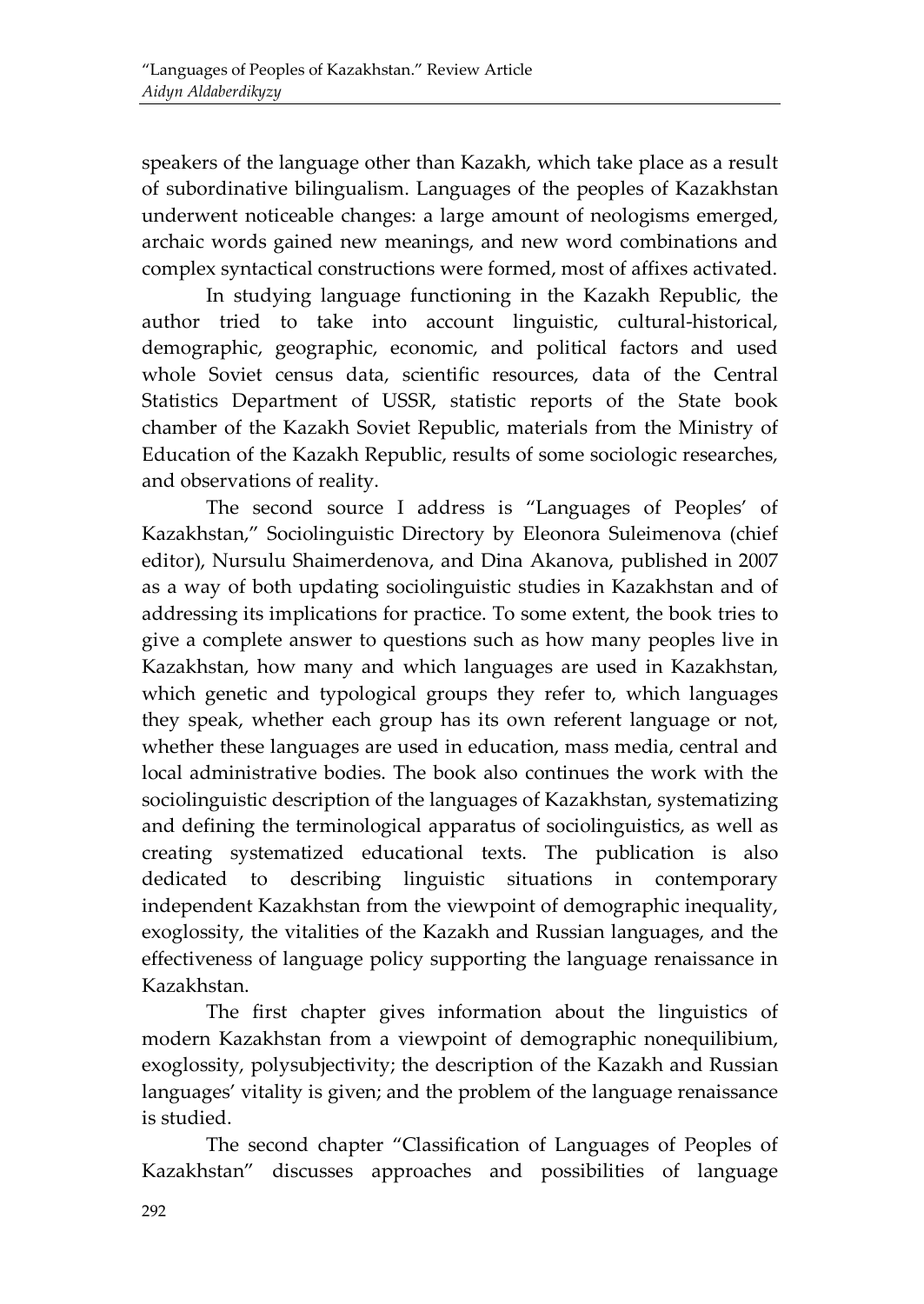classification, which reflects the modern condition and perspectives of development of linguistics and is composed of special ways of organizing the knowledge about languages. It also serves as the basis for creating a unique terminology in describing languages and helps to make a correct choice in methods and approaches of analysis of any language. The authors of the directory enumerate a number of main classification categories traditionally accepted in linguistics, and provide information on genealogical, typological (morphological, partially syntactical) classifications of languages in Kazakhstan, as well as classification of languages by the number of referent ethnoses. Thus, languages having over one million speakers in Kazakhstan are Kazakh and Russian, while Aleut, Itelmen, Ket, Liv, Mansi, Negidal, Nivkh, Oroch, Saam, Selkup, Serbian, Ulch, Enets, and the Yukagir languages have the least number of speakers; to be more precise, fewer than ten.

The sociolinguistic inventory of languages of Kazakstan and their characteristics in accordance with the status regulation of their relations―as well as the distribution in Kazakhstan and in the main country of referent peoples―furthered the division of languages into the following groups, which make up the chapter content of the given Directory: "the Kazakh language" (chapter 3), "the Russian Language" (chapter 4), "Exogenetic and Endogenetic languages of Kazakhstani diasporas" (chapter 5), and "Immigrant languages of peoples of Kazakhstan" (chapter 6). Consequently, 126 languages are described: the Kazakh state language, the Russian language, exogenous and endogenous languages of diasporas, and immigrant languages.

The directory also includes "Alphabetic classification of languages of peoples of Kazakhstan," in which the languages are set in an alphabetic order by the linguonyms, regardless of their demographic or social-functional characteristics. The directory contains the following information on languages: reference ethnos, language status (state, exoglossic/endoglossic languages of diasporas, immigrant languages), genetic and typological property of languages, and a glossary of main terms. The volume of the articles is quite different: the state Kazakh and Russian languages are described in detail compared with exogenous and endogenous languages of diasporas, as well as immigrant languages. The article about language is presented in the form of an essay, and includes sociolinguistic and linguistic data:

> • Names are given in Russian, Kazakh and English: the Russian name of a language is the name of the article;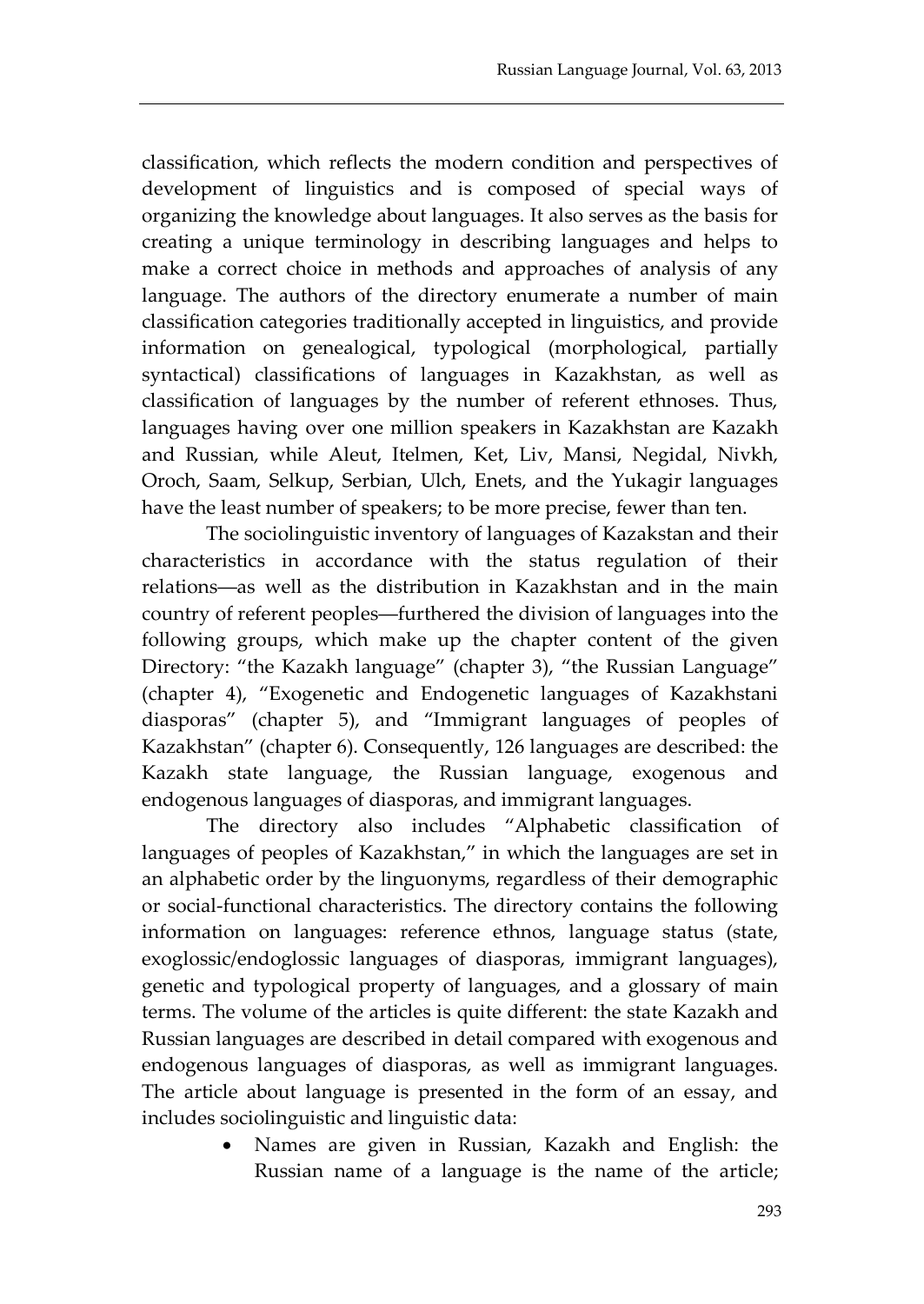variants of language names are also given; Kazakh and English names are in parenthesis;

- Language qualification and its place in a genetic (language elation to coherent subdivision of genetic class of languages, like group, branch, family) and typological (relations to a morphological and syntactical type) classification of languages;
- Name and self-name of the ethnic group/ethnos;
- The main country(ies) where the referent ethnos/group inhabits (country and regions of distribution are given, statistic data on the volume of the ethnos are presented, short historical or ethnographic material is supplied, sociolinguistic status of the language is identified, number of speakers is shown, if possible, and the percentage of native language speakers to the general number of ethnic group is given);
- Short sociolinguistic, geographical, cultural-historical data about languages of the Kazakhstani diaspora (volume of diaspora according to census data; number of native language speakers, if possible percentage of native language speakers to the general number of the ethnic group; number of people speaking Kazakh/Russian as second language; and the number of people speaking only Kazakh/Russian. If possible, the volume of functions of language is provided;
- Data about national-cultural centers registered in the Republic of Kazakhstan, including associations, nationalcultural centers and public organizations dealing with language teaching and supporting language development;
- Linguistic data about a language, including the time that the language was established; character of alphabet used; and presence of dialects.

Sociolinguistic identification and description of language of Kazakhstan materialized in conditions when the essential variables, characterization of linguistic situation, and the language planning changed dynamically. This required re-reasoning a wide range of problems, which inevitably were reflected in the content of the directory being analyzed in the given article, as well as in other works of the directory's authors.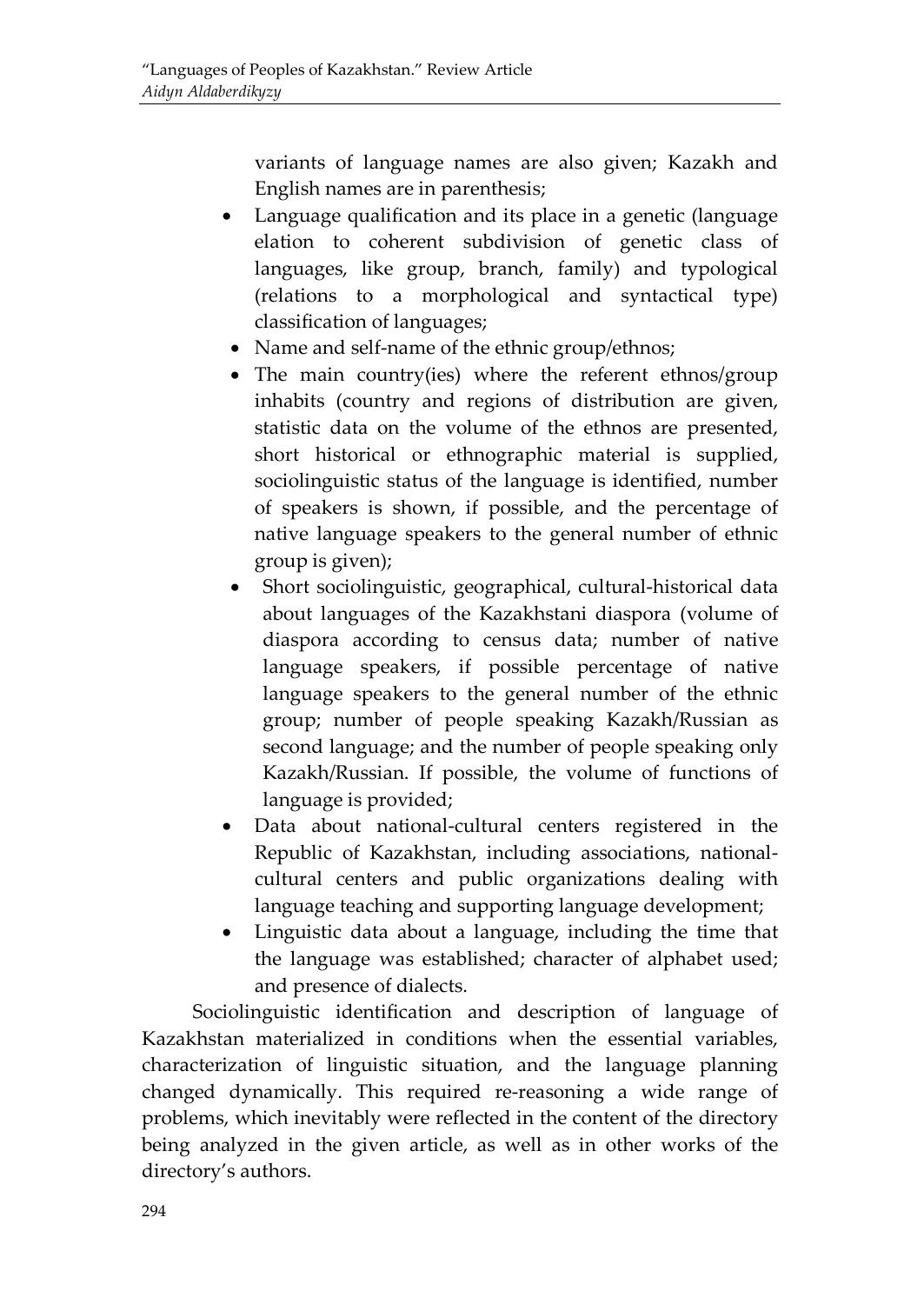The directory's authors take into account the fact that various languages existed in Kazakhstan, whose speakers immigrated into the country due to several reasons, and live in its territory. Thus, a desciption of almost all languages, irrelevant to their status, populations of speakers, peculiarities, volume of their social functions, and genetic and typological relations to groups was included into the book. The authors accept the complexety and difficulty of the questions posed, and the fact that most of these questions do not have a final answer. According to the authors, the objective difficulties of sociolinguistic identification and estimation of languages are related with a range of circumstances.

First, there is no complete list of ethnonyms and linguonyms. It is a well-known fact that the quantity of ethnonyms and linguonyms exceeds the quantity of ethnoses (ethnic groups, nations, nationalities, peoples, etc.), whose identification is made with the help of languages.

The second is a mismatch of linguonyms and ethnonyms, for example, the Orok language is spoken by a people which names itself Ulta; Pushtu (Pashto) is a language of Afghans; Kabardin-Cherkes is a language of Kabardins and Cherkeses; Karachai-Balkar (or Balkar) is a language of Karachais and Balkars; Tatar is a language of Tatars and Crimean Jews; Tat is a language of Tats and Highland Jews; Tadzhik is a language of Tadzhiks and Middle-Asian Jews; Hebrew and Yiddish are languages of Jews, etc. The absence of adequate coincidence of linguonyms and ethnonyms is clearly seen in the formula: "one linguonym – two and more referent ethnonyms," "two and more linguonyms – one referent ethnonym."

The third―the ethnic identification during census―has some specific features: thus, in 1926 the USSR census registered 194 nationalities; by the time of the 1976 census, a list of 800 ethnonyms grouped under 141 main nationalities was compiled; the results of the census were classified into 104 nationalities. The authors cite V.A. Tishkov in explaining the reasons of such essential disaccordance or even contradiction: not all the names are the linguistic and local versions that denote one and the same group; a part of the name could exist in one census and be lost in another as a result of assimilative processes or assimilative settings of the census organizers. There are some names which move from one to another list because of preferred names at the certain historic moment (Highland Jews – Tats, Lopars – Saams, Inuits – Escimos, etc.) or as a result of changed scientific requalification.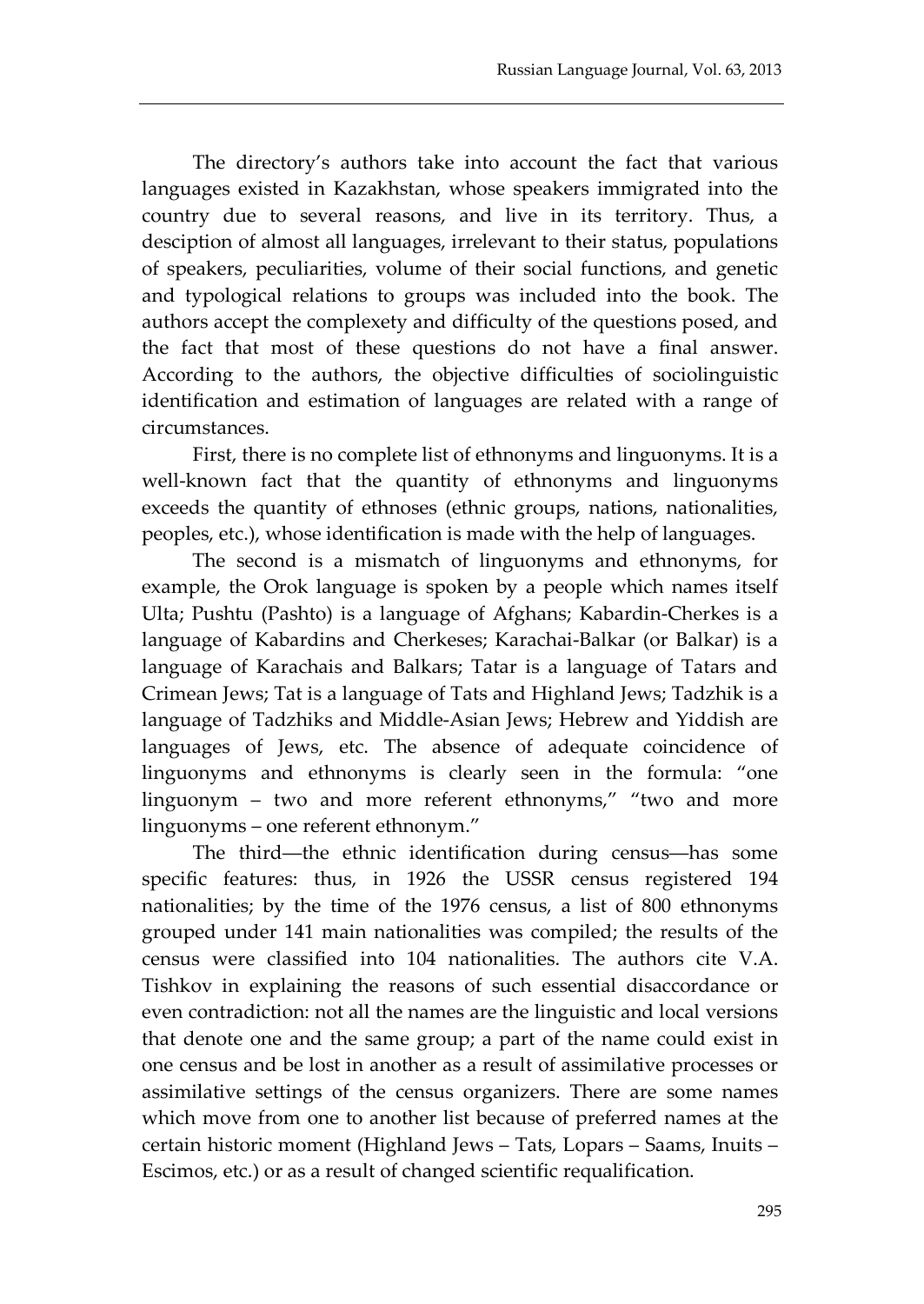The fourth, the violation of ethno-attitude classification by including one uniting name for seperate ethnonyms. For example, in the census of the Republic of Kazakhstan of 1999, there is one line for the peoples of India and Pakistan (analogue is "peoples of Dagestan," "peoples of Siberia," "Latish and Latgals," and "Adigeis and Cherkeses" in the USSR census of 1939).

The fifth, the difficulties in identifying languages and dialects (territorial, as well as social variants of languages).

The sixth, the indistinctness of notions used in census, like the term "native language," which led to a failure in ethnic and linguistic identification.

The seventh, the absence of data of representatives of some ethnoses, like Highland and Lowland Maris, as well as Moksha and Erzia and others, which consider themselves seperate peoples. Thus, differentiation of languages accepted in linguistics was chosen as a basis in compiling the list of languages in Kazakhstan, but not the ethnonyms used in the census of Kazakshtan in 1999.

The eighth, a special status of some peoples like Tatars and Crimean Tatars; Jews, Highland Jews, Georgian Jews, Middle-Asian Jews; Krymchaks; Germans; and Moldavans. In the existing lists of ethnonyms, there is still the influence of Soviet ideology, which considers some peoples official, and some unofficial (undesired, hidden, ignored, etc). This can be explained by a "sudden" emergence or sharp increase in the number of some peoples among the Kazakhstani population, like Turkish Meskhets, Talyshes, Chuvans, Shugnans, Entses, Livs, Rushans, etc.

The ninth, the absence of certain creteria in defining dying or extinct languages. Linguists note that the speed of dissappearing languages (consequently, referent peoples) increased because of intense civilization and globalization prosesses.

However, despite the above-mentioned and other difficulties encountered during a sociolinguistic inventory of languages in Kazakhstan, the authors could compile a list of the country's languages and provide it with the coherent sociolinguistic, historical, and statistical comments; at present, it is in the form of a directory.

The authors of the directory note a constant and increasing process of renaissance of the Kazakh language, supported by state language planning, which includes the coexistence and some polarization of various ideologies, such as vernacularization, monolingualism,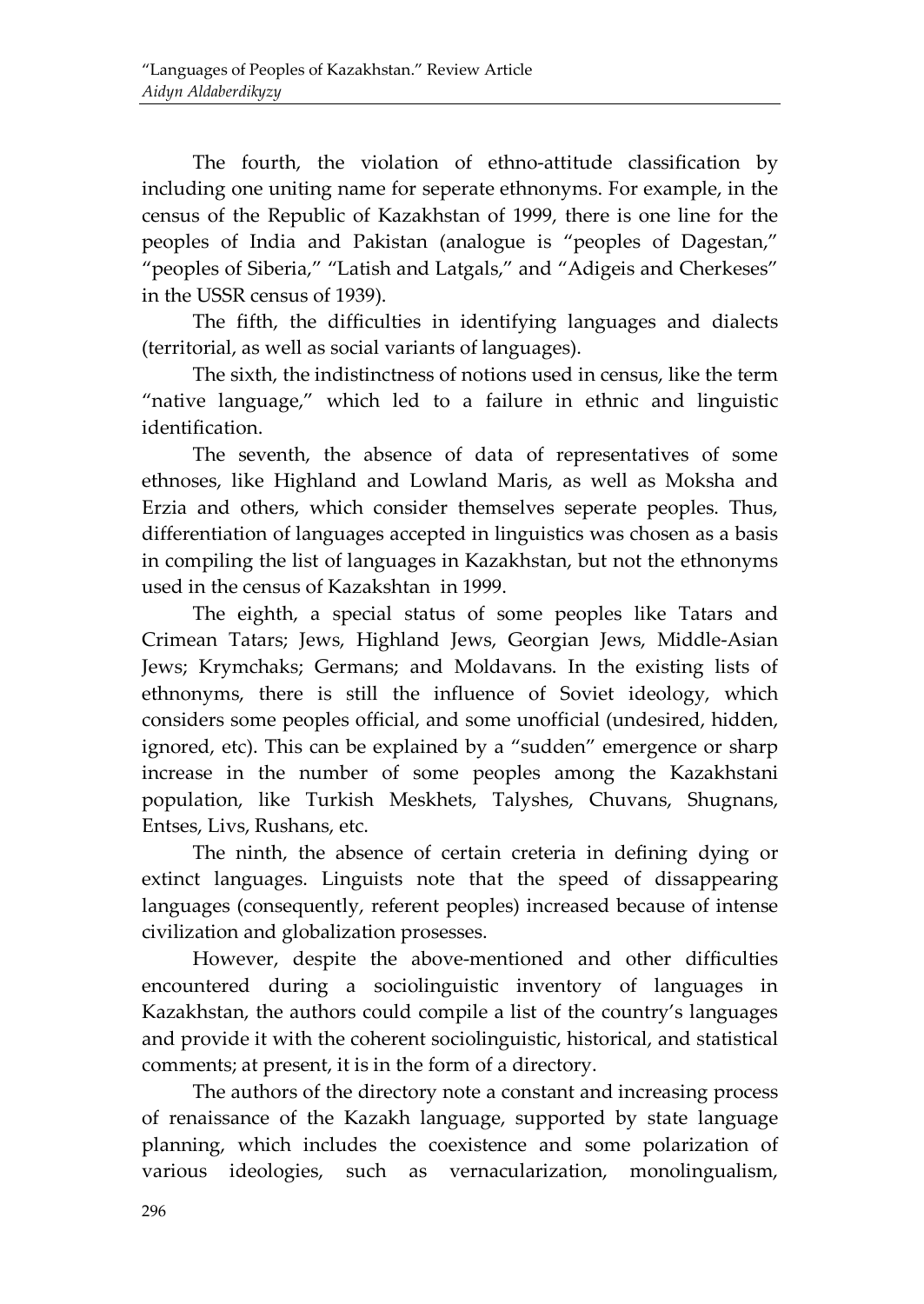multilingualism, and internationalization. The choice of the autochthon language of Kazakhs as a state language is realized in accordance with the ideology of vernacularization and monolingualism, while the support and protection of the Russian language and languages of diasporas are the characteristics of multilingualism, preservation of Russian communicative-linguistic space, and the formation of the English communicative-linguistic space (especially in education) are the primary features of internationalization.

Writers of the book support their arguments with the data from historical documents, the whole union census of USSR conducted at different times; census and statistics data of Independent Kazakhstan; materials of various sociolinguistic questionnaires; and research compiled by sociolinguists and Kazakhstan's public organizations. Also included are legal documents including the Constitution of the Republic of Kazakhstan, Law on Languages of the Republic of Kazakhstan, State Programs of Languages Functioning and Development of the Republic of Kazakhstan, Conception of Language Policy of the Republic of Kazakhstan, collection of documents of different kinds of the Republic of Kazakhstan, Constitutions of various states (primarily, of the former Soviet republics), and different normative and judiciary documents of the European Union.

#### **Discussion and Conclusion**

The books selected for discussion of this article are about the language of the peoples of Kazakhstan, but compiled in two different times: the former was published at the peak of Soviet power and in Kazakhstan particularly, while the latter was written 30 years later during the second decade of Kazakhstan's independence. Certainly, the political and social factors influenced the authors' opinions, as well as the content and thematic variety of the books. Thus, Khassanov devoted the whole chapter to V.V. Lenin's role in language policy and the importance of the Socialist movement on language function in the Kazakh Soviet Republic, stating that "in building socialism, undeveloped peoples escaped capitalistic formation and managed to develop into socialistic nations; consequently, they could form a national language" [Khassanov, 22].

The emergence of the newly independent states instead of the Soviet Union―where language policy was formulated, and language planning was realized within a similar framework―required new language considerations and the defining of priorities and directions of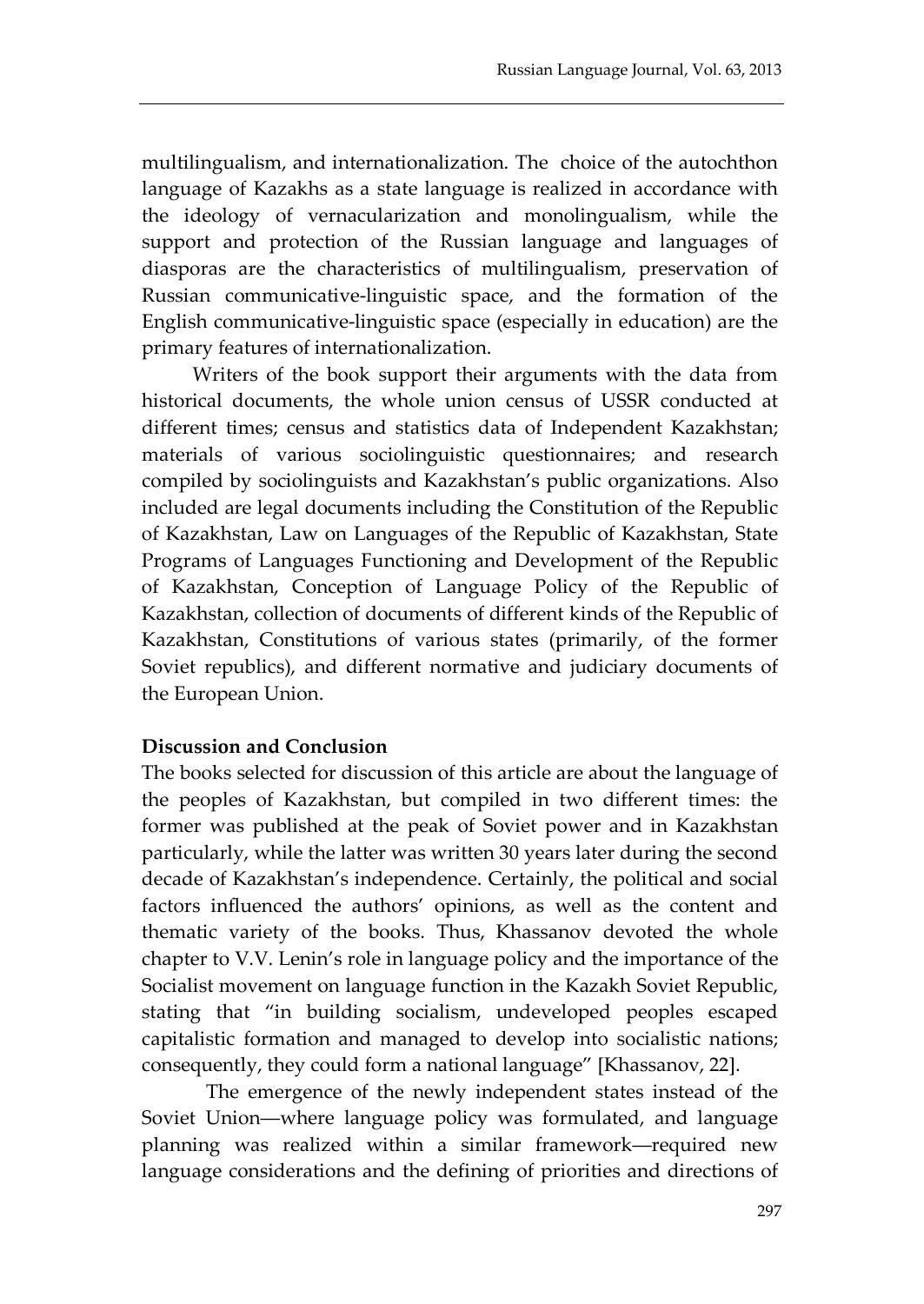language policy and language planning. The declarative statements of Soviet sociolinguistics on language policy were revised in a new context, and new-born state languages began regulating language situations. They realized that language planning is a vital part of national state policy, which helps to define the preservation of the state.

The differences in paradigms is clearly seen in vocabulary choices and sentence constructions, thus, Khassanov says that "Russian became a language of international communication and cooperation of peoples of USSR in the result of not artificial, but natural ethnolinguistic processes" [Khassanov, 25], while Suleimenova, agreeing with Khassanov, adds that "a number of political, economic, demographic and social factors, as joining Kazakhstan to Russia, repeated revision of state borders, total change of the whole social system, modernization of the society and economy of Kazakhstan, influenced on formation of complex ethnolinguistic situation of Kazakhstan", and supports her words with 'strong, emotional words' as "… large lands for agricultural reforms of Stolypin…", "…demographic catastrophe of 1929-1933…", "…massive deportation of repressed peoples to Kazakhstan…" in supporting the historical facts [Suleimenova, 11]. This can be explained by the fact that most of the top secret information of the Soviet government became available after Kazakhstan gained its independence, which inevitably changed social attitudes toward the former epoch in general and the authors opinions in particular, as they are all representatives of autochthon Kazakh ethnos.

Except for the political and scientific paradigms the books follow, they also differ in defining and differentiating the terminological apparatus of sociolinguistics. Thus, Khassanov supports Lenin's idea of 'language of the republic' instead of 'state language,' considering that "the notion of 'language of the republic' is wider than 'state language,' as the former defines a language as a category of the majority of the republic's population, but not an administratively 'must be' category" [Khassanov, 26]. Suleimenova does not differentiate the so-called 'language of the republic' from 'state language' and defines the latter as "a language, having a special political and judiciary status in the territory of a definite state…" [Suleimenova, 279].

Statistic data and live observation allow assuming that Kazakhstan was and is a multinational, polyethnic, multicultural, and polyconfessional country, where people, speaking in languages of different genetic groups and structural types, live. Khassanov gives an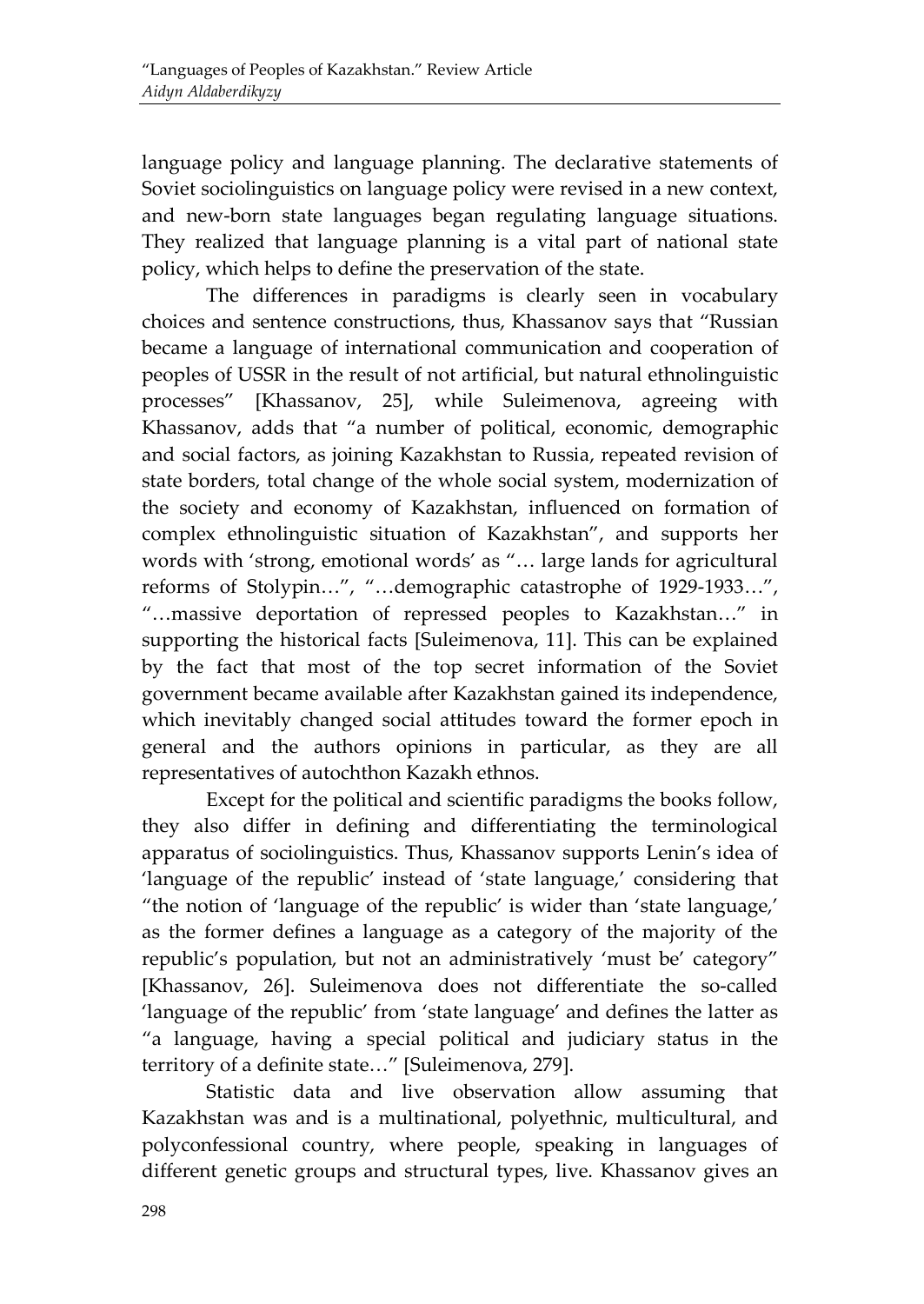exact number of 123 ethnoses, consequently, languages living and existing in the Kazakh Republic [Khassanov, 32], while Suleimenova states that there are 126 languages in contemporary Kazakhstan. The difference in number can be explained by the evidence that some ethnoses were 'ignored, hidden, and even undesired' in USSR census registration [Suleimenova, 17]. Thus, the number of Talysh, Ents, and Meskhetian Turks rose suddenly not only in Russia, but in Kazakhstan as well: Talysh: 1970 – 0, 1979 – 0, 1989 – 37, 1999 – 691; Ents: 1970 – 0, 1979 – 0, 1989 – 2, 1999 – 7; Meskhetin Turks: 1970 – 0, 1979 – 0, 1989 – 0, 1999 – 2761 and others [Suleimenova, 17].

Khassanov was the first to give a detailed description of functioning peculiarities and development tendencies of languages existing in the Kazakh Republic, although he limited the scope by the Kazakh, Russian, Uigur, Dungan, Korean and German languages, while Suleimenova managed to describe a state Kazakh language, and exogenous and endogenous languages of diasporas and immigrant languages of Kazakhstan, totaling 126. However, the limited number of languages described in Khassanov's book demonstrates once again that it was quite difficult to obtain statistic data in Soviet times.

In conclusion, it is of great importance to note that both books were written in Russian, despite the fact that the authors are representatives of the Kazakh nation and there is almost a 30-year lifespan between their publications. It can be explained by the notion that Russian does not serve as a language of intellectual capital in contemporary Kazakhstan, as it was during the Soviet Kazakh republic.

It is quite true to say that "Languages of Peoples of Kazakhstan" by Eleonora Suleimenova, Nursulu Shaimerdenova, Dina Akanova features complete the terminological apparatus of sociolinguistics, and is rich in information on almost all languages existing in Kazakhstan compared with "Languages of Peoples of Kazakhstan and Their Interaction" by Bakhytzhan Khassanov. However, the former suffers from lack of historical background on the sociolinguistic situation of Kazakhstan of the Soviet period, while the latter is more historical and analytical.

Certainly, there are coincidences and differences in facts, data, and content of these two books, but it is perhaps better to sum up that the information they present overlaps, and are better used in combination rather than separately